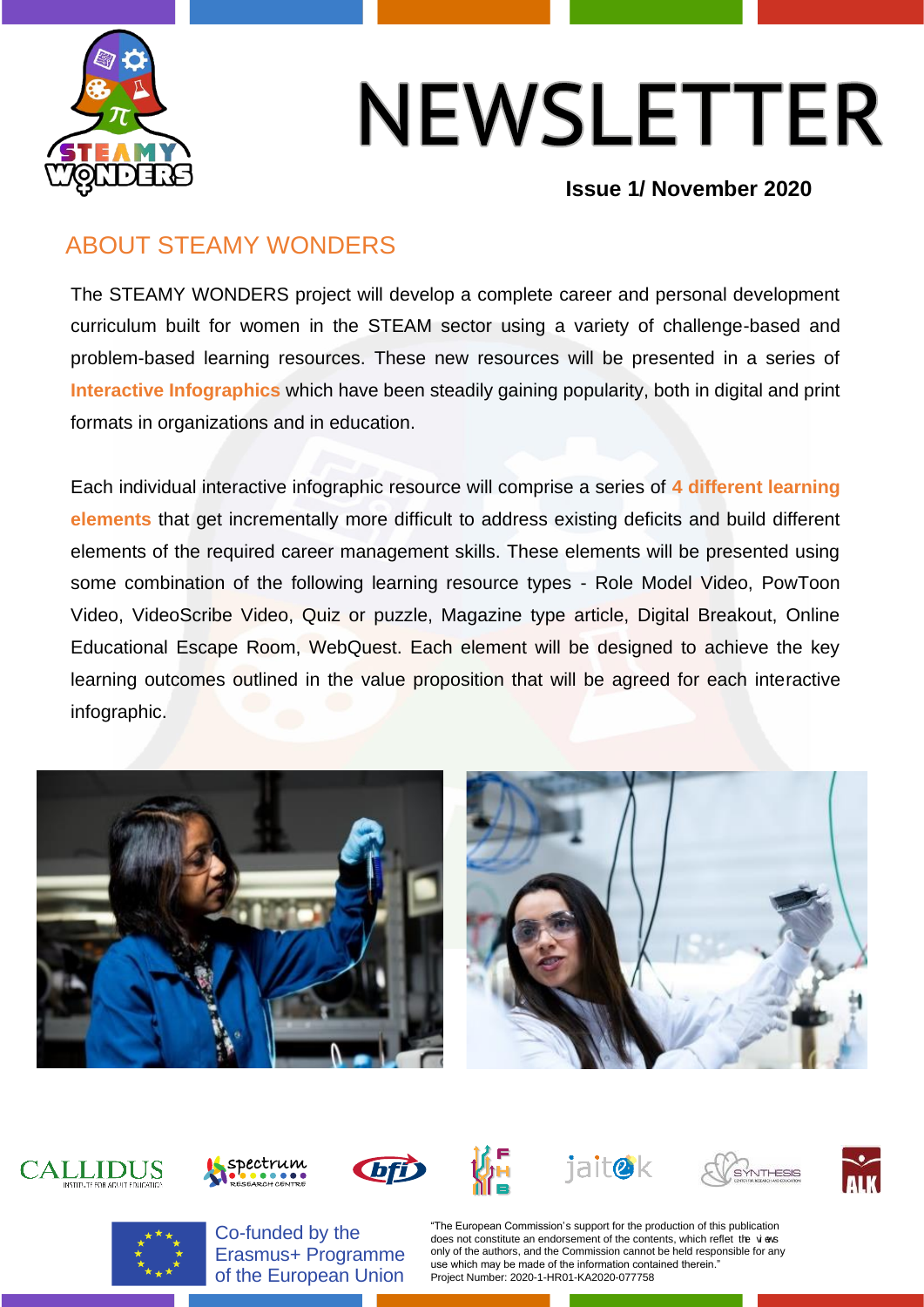

#### **Issue 1/ November 2020**

### THE IDEA BEHIND THE PROJECT

In today's rapidly evolving economy women need to be aware that careers in the STEAM sector are a real possibility. While academia as a whole needs to do more to actively recruit women into STEAM majors, continuing vocational education and training has a key role to play in reducing shortages of skilled people to sustain the growing STEAM sector. Research studies highlight the **lack** of female STEAM **role models and mentors**; the shortage of STEAM **taster courses** for women; an unconscious **bias** against women within human resource professionals in STEAM focused companies; a significant **confidence-deficit** among women where the STEAM sector is concerned.

The aim of the STEAMY WONDER project is to pilot a multi-faceted educational intervention targeted at women of all ages to address these issues. It seeks to achieve a greater gender balance in the STEAM sector by:

- a) promoting a culture of scientific thinking among women using evidence-based reasoning for decision making especially where career planning is concerned;
- b) providing appropriate and tangible role model case studies to ensure women have the confidence to participate in an increasingly complex scientific and technological world;
- c) developing a bespoke toolkit of resources for women that address competencies for problem-solving, innovation, analytical thinking, critical thinking, spatial awareness relating to STEAM subjects;

















Co-funded by the Erasmus+ Programme of the European Union

"The European Commission's support for the production of this publication does not constitute an endorsement of the contents, which reflet the vi ews only of the authors, and the Commission cannot be held responsible for any use which may be made of the information contained therein. Project Number: 2020-1-HR01-KA2020-077758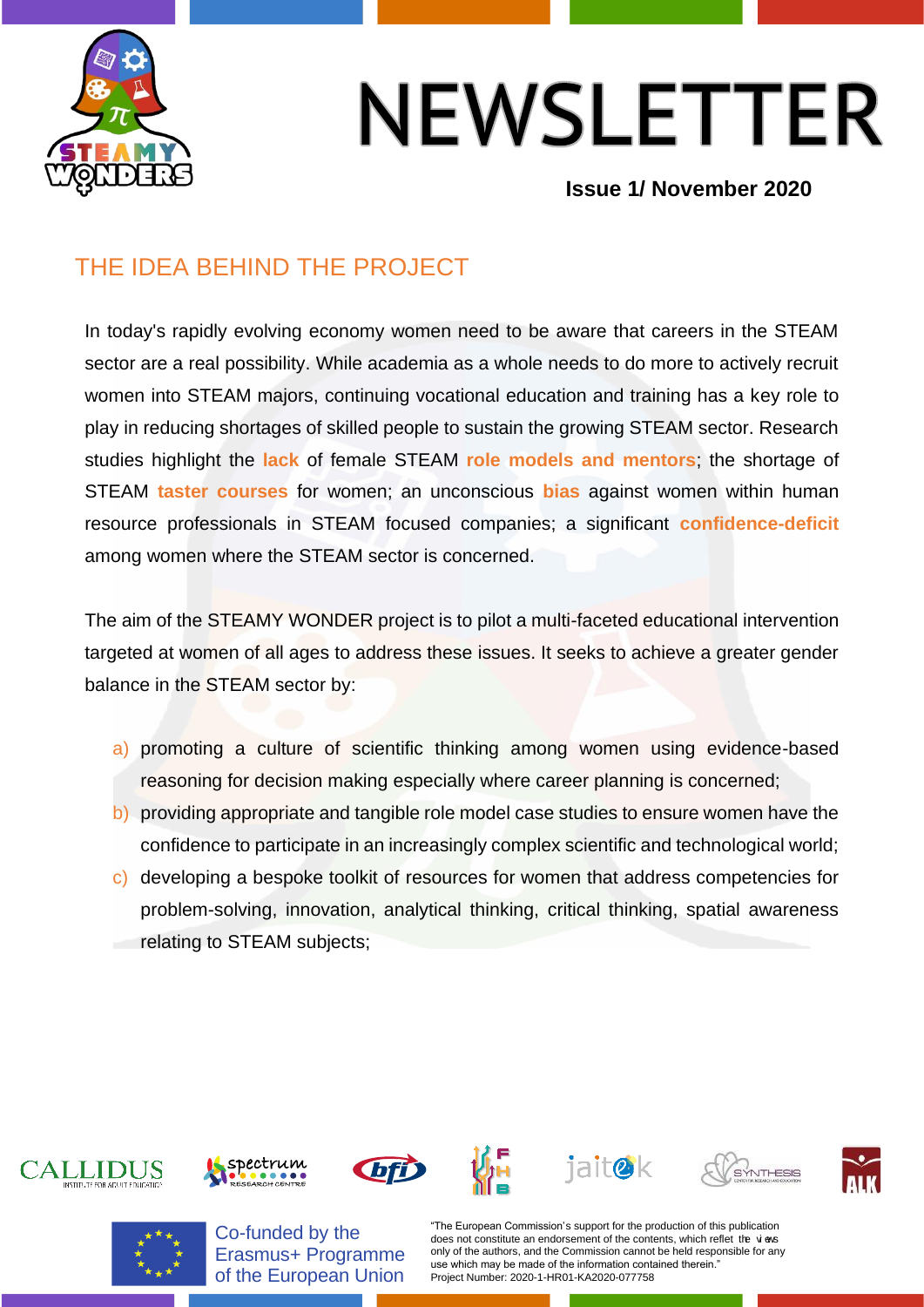

#### **Issue 1/ November 2020**

#### **OUTPUTS**

The project team will develop the following intellectual outputs:

IO1 – Challenge-based Resources for Women in STEAM

IO2 – In-service Training for VET Tutors

IO4 – STEAMY WONDERS MOOC and Community of





#### EXPECTED RESULTS

During the project life-cycle it is expected that:

- 35 interactive infographics will be developed in 6 partner languages;
- 49 VET tutors will complete the pilot of the in-service training programme developing skills to capitalize on the ubiquity and user friendliness of online environments for developing interactive and accessible learning resources while raising their awareness of STEAM opportunities for women;
- 280 women will engage with the resources and build their career management skills through the STEAMY WONDERS MOOC and
- become members of the STEAMY WONDER Community of Practice.



















Co-funded by the Erasmus+ Programme of the European Union

"The European Commission's support for the production of this publication does not constitute an endorsement of the contents, which reflet the vi ews only of the authors, and the Commission cannot be held responsible for any use which may be made of the information contained therein. Project Number: 2020-1-HR01-KA2020-077758